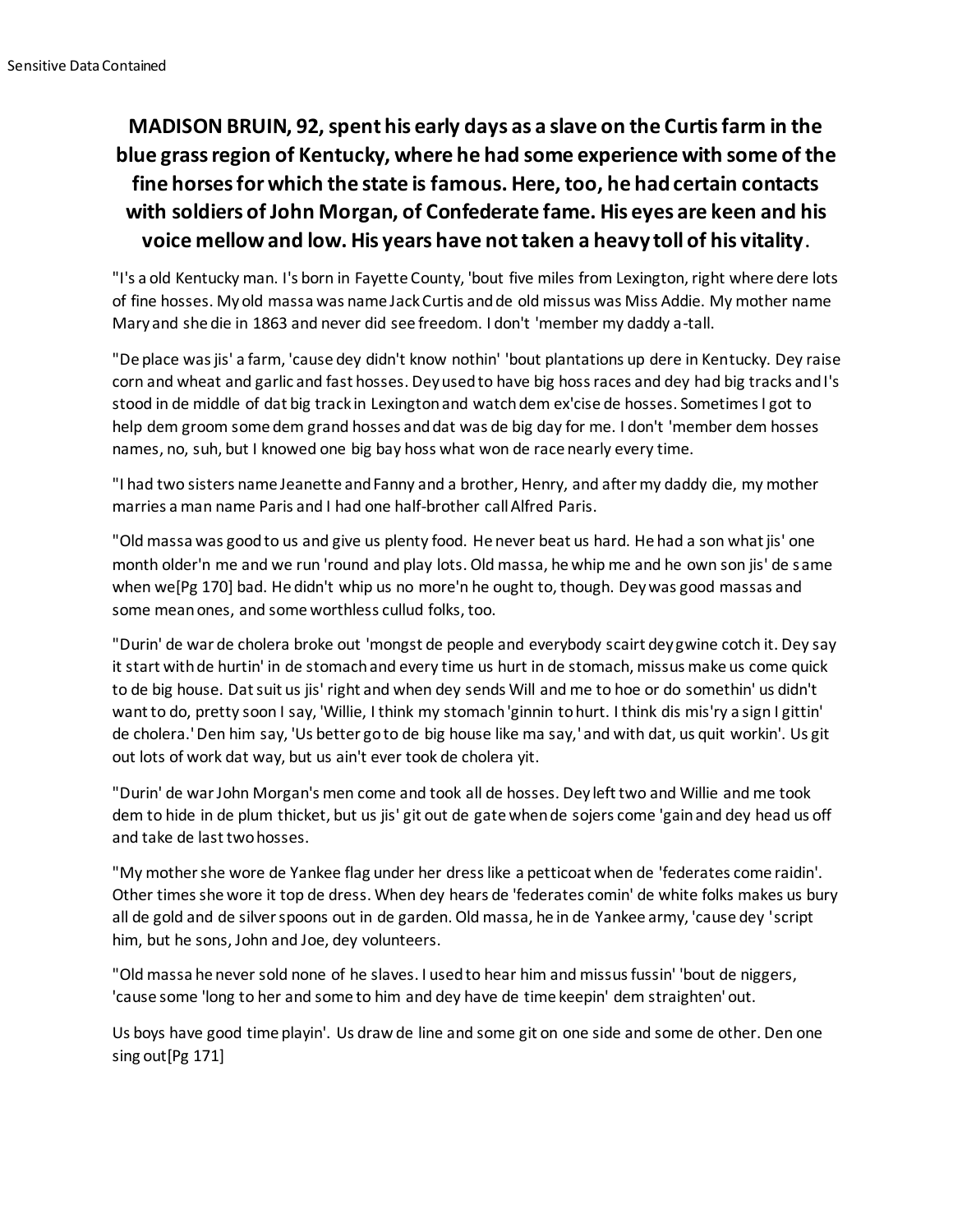"'Chickama, Chickama, craney crow, Went to de well to wash my toe; When I git back my chicken was gone, What time, old witch?'

"Den somebody holler out, 'One o'clock' or 'Two o'clock' or any time, and dem on one side try to cotch dem on de other side.

"When I's young I didn't mind plowin', but I didn't like to ride at fust, but dey make me larn anyhow. Course, dat white boy and me, us like most anything what not too much work. Us go down to de watermelon patch and plug dem melons, den us run hide in de woods and eat watermelon. Course, dey lots of time dey 'low us to play jis' by ourselves. Us play one game where us choose sides and den sing:

"'Can, can, candio, Old man Dandio, How many men you got? More'n you're able to cotch.'

"Endurin' de war us git whip many a time for playin' with shells what us find in de woods. Us heered de cannons shootin' in Lexington and lots of dem shells drap in de woods.

"What did I think when I seed all dem sojers? I wants to be one, too. I didn't care what side, I jis' wants a gun and a hoss and be a sojer. John Morgan, he used to own de hemp factory in Lexington. When young massa jine Woolford's 11th Kentucky Cavalry, dey come to de place and halt befo' de big house in de turnpike. Dey have shotguns and blind bridles on dere hosses, not open bridle like on de race hosses. Dey jis' in reg'lar clothes but next time dey come through dey in blue uniforms. All my white folks come back from de war and didn't git kilt. Nobody ever telt me I's free. I's happy dere and never left dem till 1872. All de others gone befo' dat, but I[Pg 172] gits all I wants and I didn't need no money. I didn't know what paper money was and one time massa's son give me a paper dime to git some squab and I didn't know what money was and I burned it up.

"Dey's jis' one thing I like to do most and dat's eat. Dey allus had plenty of everything and dey had a big, wooden tray, or trough and dey put potlicker and cornbread in dat trough and set it under de big locust tree and all us li'l niggers jis' set 'round and eat and eat. Jis' eat all us wants. Den when us git full us fall over and go to sleep. Us jis' git fat and lazy. When us see dat bowl comin', dat bowl call us jis' like hawgs runnin' to de trough.

"Dey was great on gingerbread and us go for dat. Dey couldn't leave it in de kitchen or de pantry so old missus git a big tin box and hide de gingerbread under her bed and kept de switch on us to keep us 'way from it. But sometime us sneak up in de bedroom and git some, even den.

"When I 'bout 17 I left Kentucky and goes to Indiana and white folks sends me to school to larn readin' and writin', but I got tired of dat and run off and jine de army. Dat in 1876 and dey sends me to Arizona. After dat I's at Fort Sill in what used to be Indian Territory and den at Fort Clark and Fort Davis, dat in Garfield's 'ministration, den in Fort Quitman on de Rio Grande. I's in skirmishes with de Indians on Devil's River and in de Brazos Canyon, and in de Rattlesnake Range and in de Guadalupe Mountains. De troops was de Eighth Cavalry and de Tenth Infantry. De white and de cullud folks was altogether and I